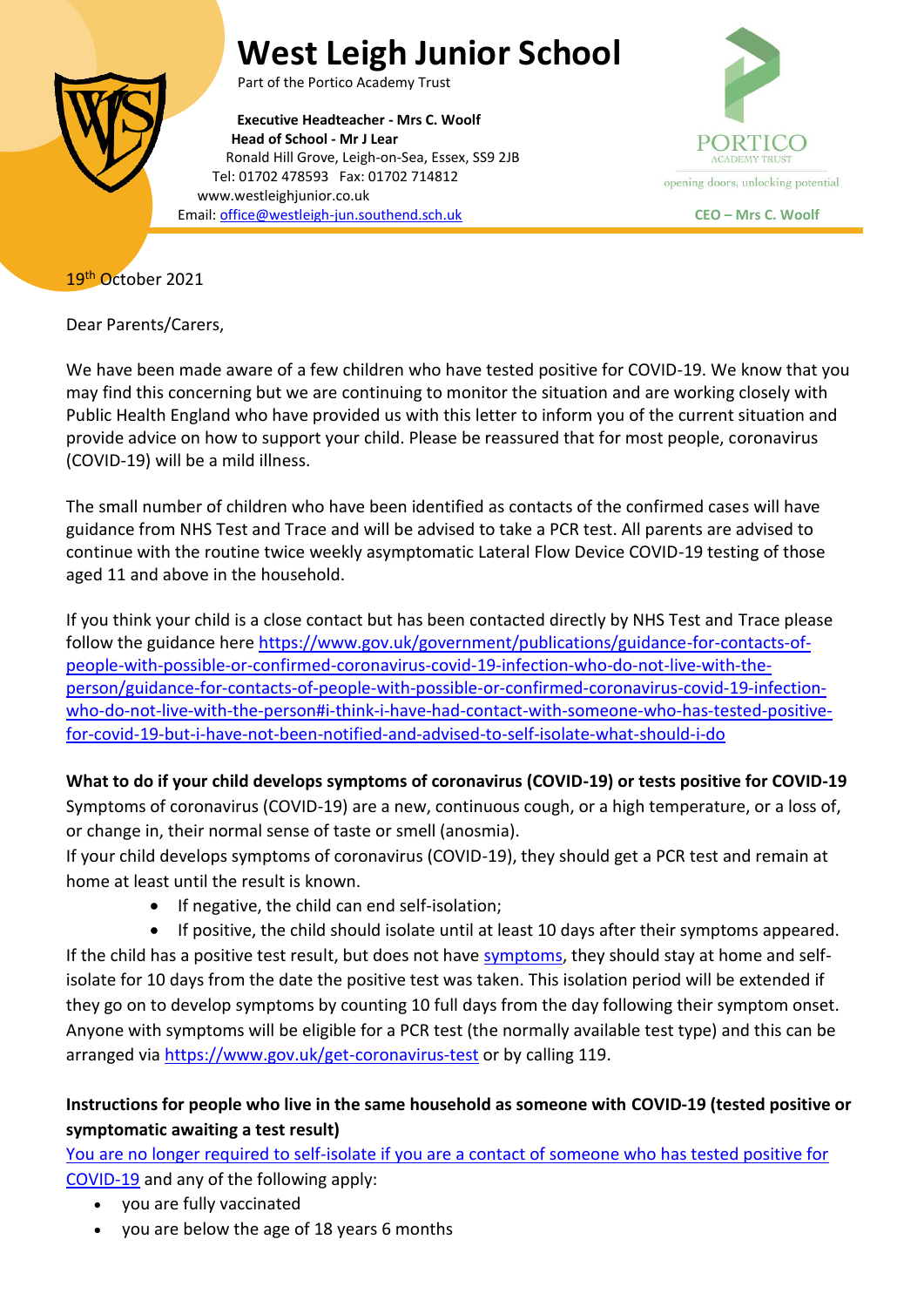- you have taken part in or are currently part of an approved COVID-19 vaccine trial
- you are not able to get vaccinated for medical reasons

Fully vaccinated means that you have been vaccinated with an MHRA approved COVID-19 vaccine in the UK, and at least 14 days have passed since you received the recommended doses of that vaccine. NHS Test and Trace will contact you to let you know that you have been identified as a contact and check whether you are legally required to self-isolate. If you are not legally required to self-isolate, you will be provided with advice on testing and given guidance on preventing the spread of COVID-19. Even if you do not have symptoms, [you will be advised to have a](https://www.gov.uk/government/publications/covid-19-stay-at-home-guidance/stay-at-home-guidance-for-households-with-possible-coronavirus-covid-19-infection#PCR) PCR test as soon as possible.

# **Any member of the household who is aged 18 years and 6 months or over and has only received one dose of COVID-19 vaccine or has not received any dose of the COVID-19 vaccination will still be required to self-isolate as a household contact of a someone with COVID-19 symptoms awaiting testing and someone who has tested positive for COVID-19.** Please read the [stay at home guidance](https://www.gov.uk/government/publications/covid-19-stay-at-home-guidance) which provides information on this.

Household members who are not exempt from isolation as close contacts should not go to work, school or public areas, and exercise should be taken within the home. If you require help with buying groceries, other shopping or picking up medication, or walking a dog, you should ask friends or family. Alternatively, you can order your shopping online and medication by phone or online. Household members staying at home for 10 days will greatly reduce the overall amount of infection the household could pass on to others in the community.

You could be fined if you do not self-isolate following a notification by NHS Test and Trace. You may be entitled to a one-off payment of £500 through the [NHS Test and Trace Support Payment scheme](https://www.gov.uk/government/publications/test-and-trace-support-payment-scheme-claiming-financial-support/claiming-financial-support-under-the-test-and-trace-support-payment-scheme) if you are required to stay at home and self-isolate or you are the parent or guardian of a child who has been told to self-isolate. Those who are [clinically extremely vulnerable](https://www.gov.uk/government/publications/guidance-on-shielding-and-protecting-extremely-vulnerable-persons-from-covid-19/guidance-on-shielding-and-protecting-extremely-vulnerable-persons-from-covid-19) should be supported to minimise their contact with other people in the household during this period, regardless of whether others have symptoms or not.

## **Instructions for household contacts who are not required to self-isolate from 16 August**

Even if you are vaccinated, you can still be infected with COVID-19 and pass it on to others. If you are identified as a contact of someone with COVID-19 but you are not required to self-isolate, you can help protect others by following the [guidance on how to stay safe and help prevent the spread.](https://www.gov.uk/guidance/covid-19-coronavirus-restrictions-what-you-can-and-cannot-do#keeping-yourself-and-others-safe) As well as getting a PCR test, you may also consider:

- limiting close contact with other people outside your household, especially in enclosed spaces
- wearing a face covering in enclosed spaces and where you are unable to maintain social distancing
- limiting contact with anyone who is clinically extremely vulnerable
- taking part in [regular](https://www.gov.uk/order-coronavirus-rapid-lateral-flow-tests) LFD testing

You should follow this advice while the person in your household with COVID-19 is self-isolating. If you are a health or social care worker who has been identified as a household contact and are exempt from self-isolation, there is [additional guidance available](https://www.gov.uk/government/publications/covid-19-management-of-exposed-healthcare-workers-and-patients-in-hospital-settings/covid-19-management-of-exposed-healthcare-workers-and-patients-in-hospital-settings) that you should follow to reduce the risk of spread of COVID-19 in these settings. If you develop [symptoms](https://www.gov.uk/government/publications/covid-19-stay-at-home-guidance/stay-at-home-guidance-for-households-with-possible-coronavirus-covid-19-infection#symptoms) at any time, even if these are mild, selfisolate immediately, [arrange to have a COVID-19](https://www.gov.uk/get-coronavirus-test) PCR test and follow the [guidance for people with](https://www.gov.uk/government/publications/covid-19-stay-at-home-guidance/stay-at-home-guidance-for-households-with-possible-coronavirus-covid-19-infection#SymptomsPositiveTest)  [COVID-19 symptoms.](https://www.gov.uk/government/publications/covid-19-stay-at-home-guidance/stay-at-home-guidance-for-households-with-possible-coronavirus-covid-19-infection#SymptomsPositiveTest)